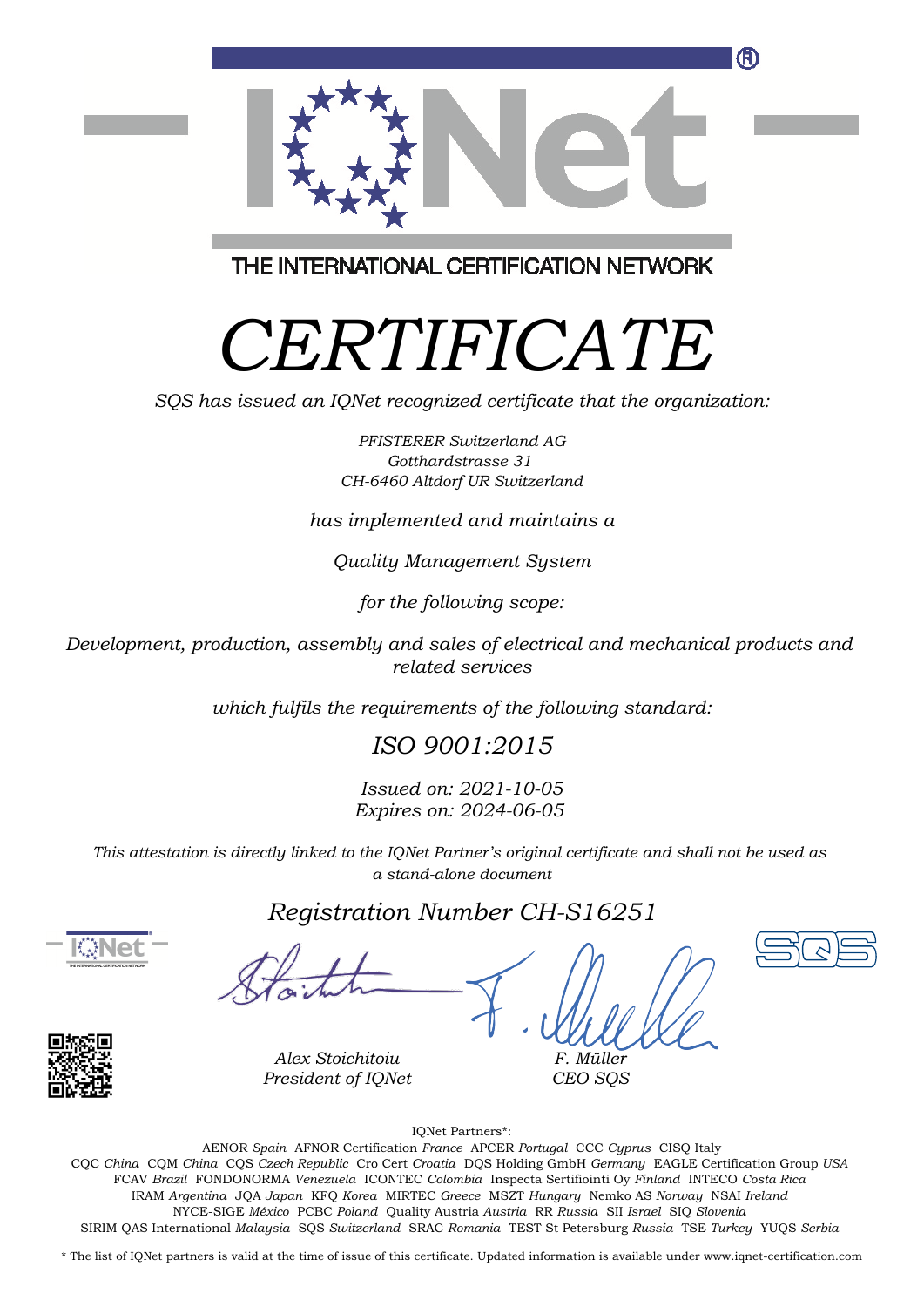

THE INTERNATIONAL CERTIFICATION NETWORK

# *CERTIFICATE*

*SQS has issued an IQNet recognized certificate that the organization:*

*PFISTERER Switzerland AG Gotthardstrasse 31 CH-6460 Altdorf UR Switzerland*

*has implemented and maintains a*

*Environmental Management System*

*for the following scope:*

*Development, production, assembly and sales of electrical and mechanical products and related services*

*which fulfils the requirements of the following standard:*

## *ISO 14001:2015*

*Issued on: 2021-10-05 Expires on: 2024-06-05*

*This attestation is directly linked to the IQNet Partner's original certificate and shall not be used as a stand-alone document*

#### *Registration Number CH-S16251*





*Alex Stoichitoiu President of IQNet*

*F. Müller CEO SQS*

IQNet Partners\*:

This annex is only valid in connection with the above-mentioned certificate. FCAV *Brazil* FONDONORMA *Venezuela* ICONTEC *Colombia* Inspecta Sertifiointi Oy *Finland* INTECO *Costa Rica* AENOR *Spain* AFNOR Certification *France* APCER *Portugal* CCC *Cyprus* CISQ Italy CQC *China* CQM *China* CQS *Czech Republic* Cro Cert *Croatia* DQS Holding GmbH *Germany* EAGLE Certification Group *USA* IRAM *Argentina* JQA *Japan* KFQ *Korea* MIRTEC *Greece* MSZT *Hungary* Nemko AS *Norway* NSAI *Ireland* NYCE-SIGE *México* PCBC *Poland* Quality Austria *Austria* RR *Russia* SII *Israel* SIQ *Slovenia* SIRIM QAS International *Malaysia* SQS *Switzerland* SRAC *Romania* TEST St Petersburg *Russia* TSE *Turkey* YUQS *Serbia*

\* The list of IQNet partners is valid at the time of issue of this certificate. Updated information is available under www.iqnet-certification.com